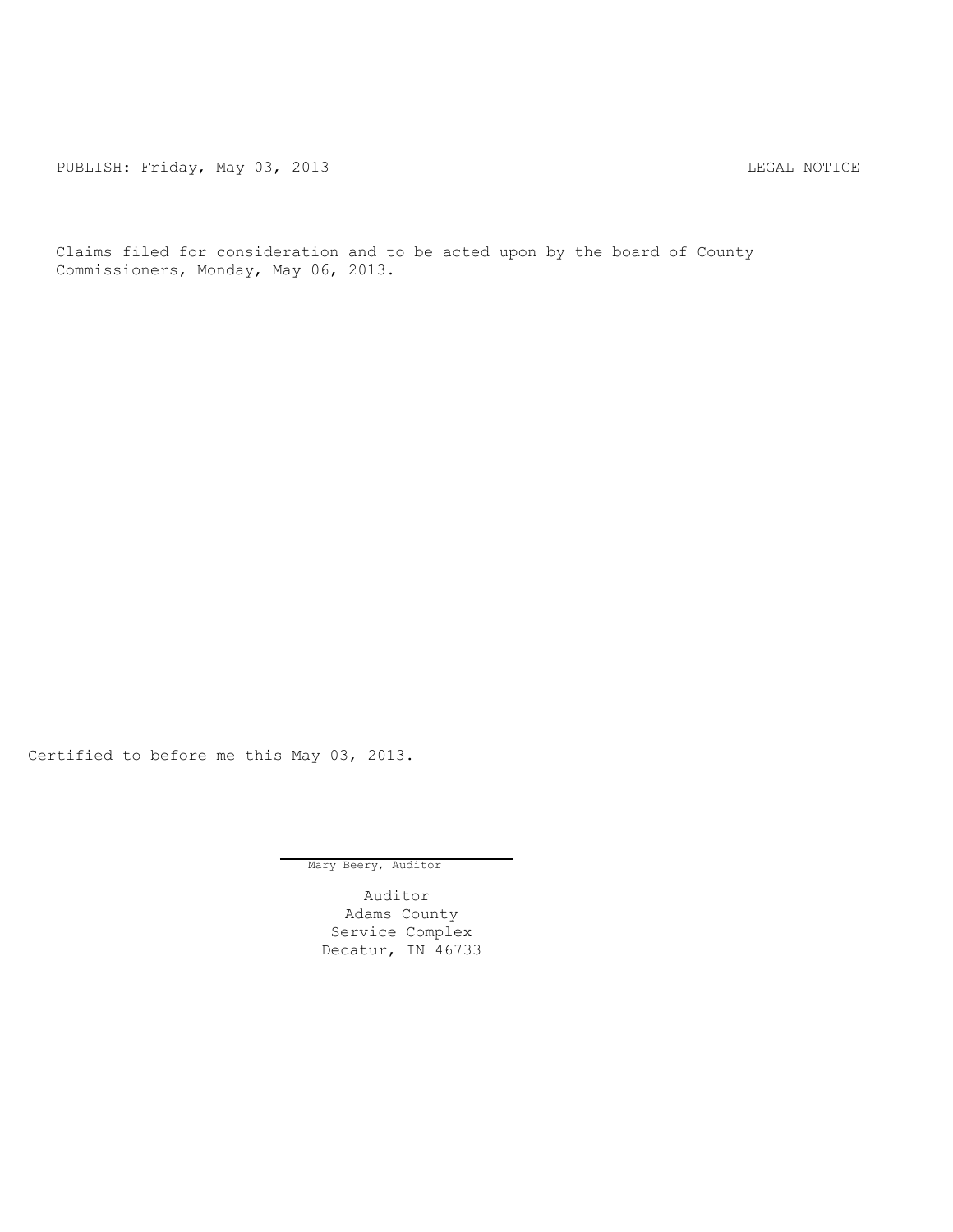

## **Claims Docket for Newspaper Adams County, Indiana**

## For Period: **4/9/2013** to **4/22/2013**

*313 W. Jefferson St. Decatur, IN 46733 (219) 724-2600*

## Date Claims to be Paid: **5/6/2013**

| <b>Vendor</b>                         | <b>Amount</b> | <b>Vendor</b>                            | <b>Amount</b> |
|---------------------------------------|---------------|------------------------------------------|---------------|
| Adams County Council On A             | 2,000.00      | Adams Memorial Hospital                  | 609.25        |
| Adams County Solid Waste              | 17.43         | <b>Adams County Treasurer</b>            | 59,401.51     |
| Indiana Michigan Power                | 242.06        | Berne Ready Mix                          | 2,390.20      |
| Berne Tri-Weekly News                 | 56.00         | Brown, Blair A.                          | 50.00         |
| Cintas Location #338                  | 37.00         | City Of Decatur                          | 348.88        |
| Complete Printing Service             | 139.70        | Darrell Sigworth                         | 45.76         |
| Decatur Chamber Of Commer             | 30.00         | Decatur Daily Democrat                   | 230.00        |
| Decatur Postmaster                    | 132.00        | Decatur Tire Center                      | 69.50         |
| Douglas L. Bauman                     | 82.50         | Kiess, Duane A.                          | 50.00         |
| Erie Haven                            | 2,497.22      | Gasoline Equipment                       | 4,373.27      |
| Geneva Police Department              | 192.00        | Gordon Food Service                      | 2,565.84      |
| Graybar                               | 800.31        | Innovative Concepts                      | 601.22        |
| Janitors Supply Company               | 121.00        | K-Mart                                   | 166.70        |
| Lehman Feed Mill                      | 704.50        | Louise Busse                             | 11.87         |
| Mark S. Gresla, MD                    | 420.25        | Moser Motor Sales, Inc.                  | 34.91         |
| Nipsco                                | 3,798.40      | Patrick R Miller                         | 208.00        |
| Portland Motor Parts, Inc             | 52.19         | Quill Corporation                        | 102.25        |
| Smitley, Ronnie L.                    | 50.00         | Sherwin-Williams                         | 16.72         |
| <b>Stone-Street Quarries</b>          | 165.12        | <b>Summit Radiology</b>                  | 88.12         |
| Print Shop                            | 455.20        | Thomas Fox                               | 25.00         |
| Sheets, Thomas Wade                   | 50.00         | Top Supply Company                       | 122.51        |
| Wal-Mart / GEMB                       | 241.59        | Wayne - Vaughn                           | 468.50        |
| West Payment Center                   | 2,583.99      | Witham Toxicology Laboratory             | 1,283.25      |
| Napa Auto Parts                       | 29.97         | Burry, Herman, Miller, Brown             | 15,450.00     |
| Mary Baker                            | 50.00         | Adam T. Miller                           | 25.00         |
| Myers Floor Covering & Furniture      | 2,039.00      | Bailey's Test Strips & Th                | 32.00         |
| Bluhm And Reber                       | 240.00        | Mary Beery                               | 11.79         |
| Hi-Way Service, Inc.                  | 130.13        | Don Myers Plumbing                       | 60.00         |
| Jackson Oil & Solvents, I             | 304.60        | Tom Jones Construction                   | 5,051.68      |
| Deborah S. Stimpson                   | 60.00         | Carol Selking                            | 39.60         |
| Chad W. Sprunger                      | 1,079.29      | Zurcher's Best-One Tire & Auto Care, Inc | 122.61        |
| Tom Magnan/Special Needs              | 199.80        | Kristina Nichols                         | 21.12         |
| Benicomp, Inc                         | 135,273.88    | Braun's Garage                           | 110.00        |
| Harvest Land Co-op                    | 28.20         | Pepper L York                            | 45.76         |
| Wal-Mart                              | 27.54         | Piqua Repair                             | 135.00        |
| OnlyInternet.Net Broadband & Wireless | 306.00        | Treasurer, State of Indiana              | 2,266.00      |
| <b>Fastenal Company</b>               | 102.35        | Harvest Land Co-Op                       | 194.05        |
| ERS Wireless Communications           | 585.00        | Connie Ellenberger                       | 31.24         |
| Troyer's                              | 2,445.09      | Purdue University                        | 70.00         |
| Kendall Electric, Inc.                | 196.67        | Kaehr Excavating, Inc.                   | 5,425.00      |
| Gary A Burkhart                       | 146.58        | Forms Management Group, Inc.             | 445.56        |
| Deborah A. Schantz                    | 185.50        | Extinguisher Co. No. 1                   | 90.79         |
| Verizon Wireless                      | 3,075.19      | <b>Stationair's Express</b>              | 672.86        |
| Landon Patterson                      | 22.00         | Karla Marbach                            | 95.27         |
| ReusserDesign                         | 75.00         | Matrix Integration                       | 2,716.47      |
| Moore Medical Corporation             | 732.76        | Habegger's Ace Lumber #4488              | 25.98         |
| Schwartz Blacksmith, LLC              | 64.69         | CDW Government, Inc.                     | 200.72        |
| Chad Kukelhan                         | 315.90        | American Legion Post #43                 | 50.00         |
|                                       |               |                                          |               |